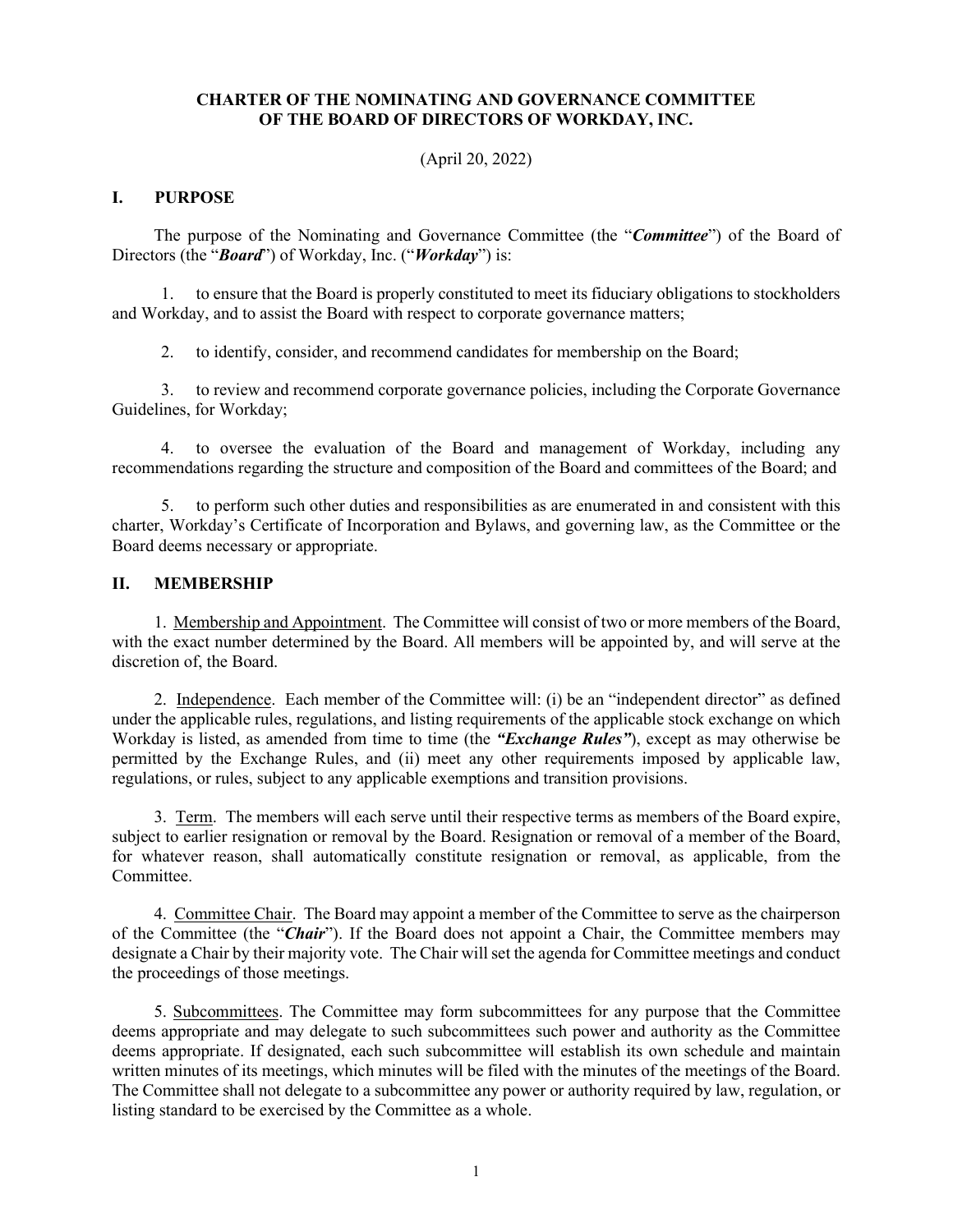6. Delegation. When appropriate and permissible under legal or regulatory requirements, the Committee may delegate authority to one or more directors or authorized officers of Workday, who need not be members of the Committee.

7. Duly Authorized Actions. Any actions taken by the Committee during any period in which one or more members fail for any reason to meet the membership requirements set forth above shall be nonetheless duly authorized actions of the Committee for all corporate purposes, except to the extent required by law or determined necessary by the Committee to satisfy regulatory or listing standards.

## **III. RESPONSIBILITIES AND DUTIES**

The principal responsibilities and duties of the Committee are set forth below. These duties are set forth as a guide with the understanding that the Committee will carry them out in a manner that is appropriate given Workday's needs and circumstances. The Committee may supplement them as appropriate and may establish policies and procedures from time to time that it deems necessary or advisable in fulfilling its responsibilities.

## **Board Composition, Nominations, and Evaluation**

1. Consider and make recommendations to the Board regarding the size, structure, and composition of the Board and committees of the Board.

- 2. Develop and recommend policies regarding the director nomination processes, including:
	- whether the Committee will consider any director candidates properly recommended by security holders, and any procedures to be followed by security holders in submitting such recommendations;
	- any specific minimum qualifications that the Committee believes must be met by a Committee-recommended nominee for a position on the Board and any specific qualities or skills that the Committee believes are necessary for one or more of the Board members to possess; and
	- the Committee's process for identifying and evaluating nominees for director, including nominees recommended by security holders, and any differences in the manner in which the Committee evaluates nominees based on whether the nominee is recommended by a security holder.

3. Identify, consider, and recommend qualified candidates for Board membership, consistent with criteria approved by the Board including, among other things, independence, integrity, financial and other expertise, breadth of experience and relevant skills, diversity, and knowledge about Workday's business or industry. The Committee will also look to factors such as a nominee's ability to devote adequate time and effort to Board responsibilities, ability to effectively represent the long-term interests of the stockholders, and other areas that are expected to contribute to the Board's overall effectiveness and needs of the Board and its committees.

4. Consider nominations properly submitted by Workday's stockholders in accordance with the procedures set forth in Workday's Bylaws or as determined by the Committee from time to time.

5. Recommend to the Board for selection all nominees to be proposed by the Board for election by the stockholders, including approval or recommendation of a slate of director nominees to be proposed by the Board for election at each annual meeting of stockholders, and, if requested by the Board, recommend all director nominees to be appointed by the Board to fill interim director vacancies.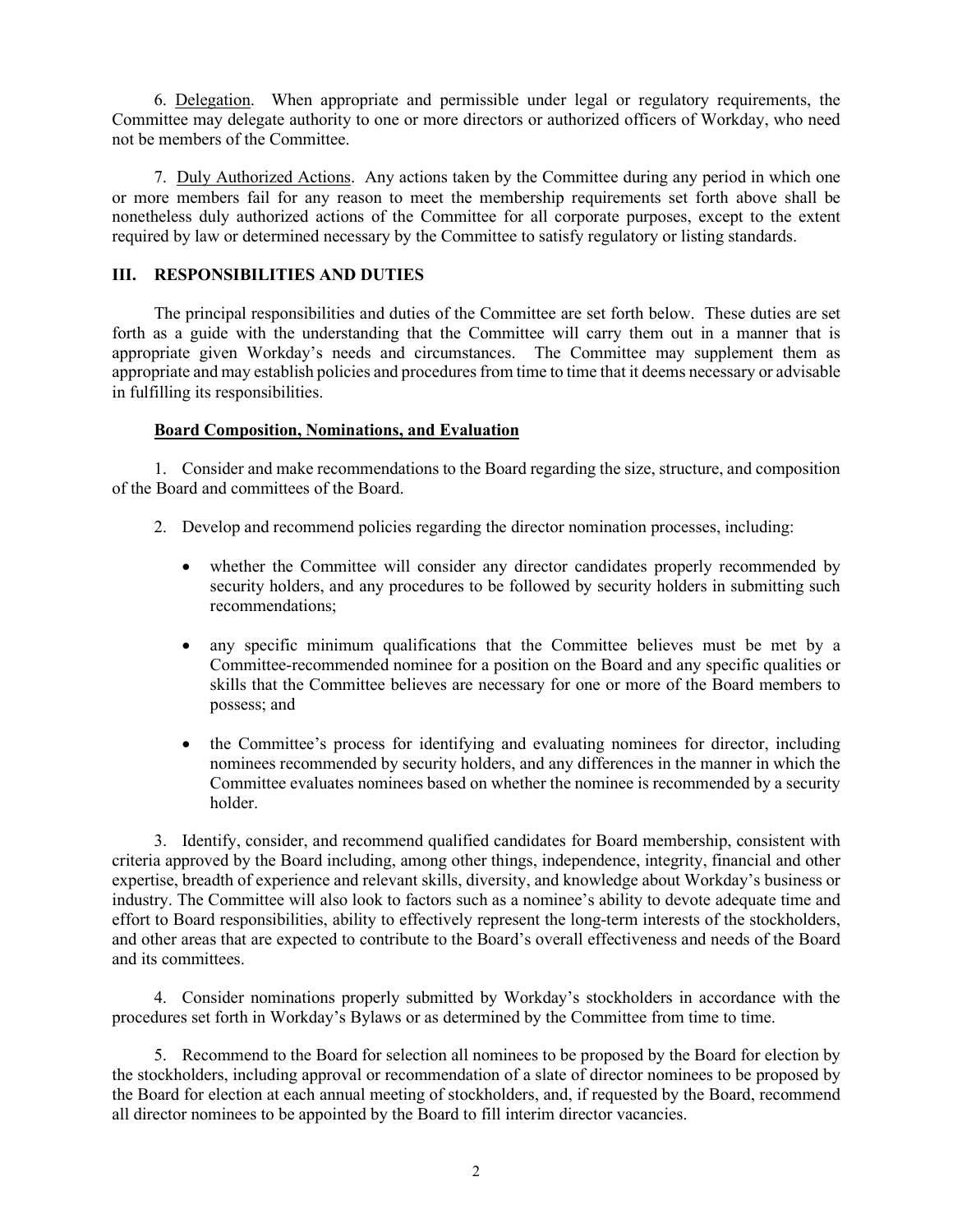6. Periodically review the composition of the Board and its committees in light of the current needs of the Board, Workday, and each committee, and determine whether it may be appropriate to add or remove individuals after considering issues of judgment, diversity, age, skills, background, and experience.

7. Make recommendations to the Board that the Committee deems appropriate regarding committee member qualifications, committee member appointment and removal, committee structure and operations (including delegations), and committee reporting to the Board.

8. Conduct an annual review of the independence of the non-employee directors and members of the Committee, the Audit Committee, and Compensation Committee. Recommend to the Board a specific determination as to the independence of each independent director, taking into account the enhanced independence, financial literacy, and financial expertise standards that may be required under law or the applicable rules, regulations, and listing standards of the applicable stock exchange on which Workday is listed.

#### **Corporate Governance**

1. Periodically review the Code of Conduct and other policies related to the Code of Conduct, as appropriate, Corporate Governance Guidelines, Policy on Trading in Securities, and other policies as requested by Workday's management, and recommend material revisions for approval by the Board or management, as appropriate.

2. Review feedback received from stockholder engagement efforts and review any proposals properly submitted by stockholders for action at the annual meeting of stockholders and make recommendations to the Board regarding action to be taken in response to each such proposal.

3. Oversee the evaluation of the Board on an annual basis, including an assessment of the Board and independent directors and any recommendations for improvements of the Board's operations, including the establishment of special committees as may be desirable or necessary from time to time.

4. Periodically consider procedures for stockholder communications with members of the Board.

5. Oversee and periodically review Workday's policies and programs concerning environmental sustainability, social responsibility, and governance ("*ESG*") matters, including Workday's policies and practices concerning (i) corporate social responsibility, (ii) environmental sustainability, and (iii) public policy agenda, as well as Workday's participation and visibility as a global corporate citizen.

6. Review and discuss with management Workday's ESG strategy, initiatives, and policies and periodically discuss with management Workday's progress towards its key ESG objectives.

7. Make such recommendations to the Board and its committees as the Committee may consider necessary or appropriate and consistent with its purpose, and take such other actions and perform such other services as may be referred to it from time to time by the Board or required under the federal securities laws, rules, and regulations of the Securities and Exchange Commission (the "*SEC Rules*") and Exchange Rules.

## **IV. STUDIES AND ADVISERS**

The Committee may conduct, direct, supervise, or authorize studies of, or investigations into, matters within the Committee's scope of responsibilities, with full and unrestricted access to all management and other employees, books, records, documents, and facilities of Workday. The Committee has the sole authority and right, at Workday's expense, to retain any search firm to be used to assist it in identifying director candidates, independent counsel and other consultants, accountants, experts, and advisers of its